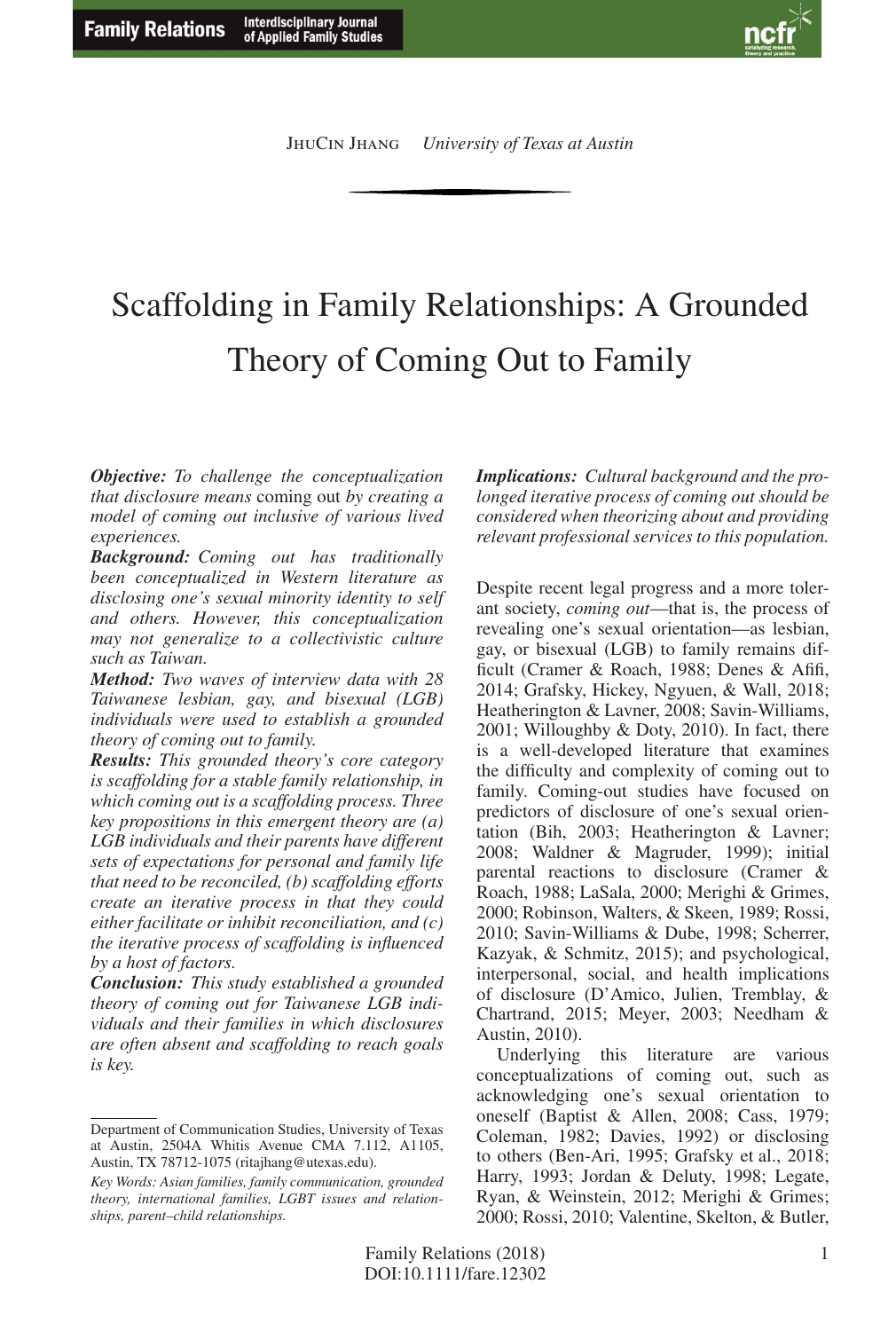2003). As such research proliferated, conceptualizations are often conflicting and now sometimes include a focus on the multidimensionality of coming out. Researchers attempted to probe deeper into the applicability and implications of the extant conceptualizations, such as Harry's (1993) attempt to differentiate "being out" from "coming out," Ben-Ari's (1995) thinking of coming out as a dialectic between intimacy and privacy, Morris's (1997) perspective of coming out as a multidimensional process subject to external factors, Orne (2011)'s rethinking of coming out as "'strategic outness'—the continual contextual management of sexual identity" (p. 682), and Denes and Afifi's (2014) legitimization of the "coming out again" (p. 1) phenomenon.

Although coming out has been critically examined and empirically expanded in past decades, several important aspects of coming out need further investigation. Most importantly, the majority of the coming-out literature relies primarily on White gay men and lesbians living in Westernized cultural contexts (e.g., Goodrich, 2009; Phillips & Ancis, 2008). This is despite some nascent empirical evidence that suggests (a) coming out varies for those who self-identify as bisexual and (b) perspectives on and acceptance of "nonnormative" sexualities across cultures create differential coming-out experiences. Using a culturally underrepresented sample, Taiwanese LGB adults, the aim of this study was to further delineate coming out and its implications by filling a few gaps in current coming-out literature. Two main gaps that this study was designed to fill are understanding coming-out processes when (a) explicit disclosures are absent in the process of coming out to family and (b) when disclosures to or discoveries by family members do not result in *being out* among family members. In the first scenario, LGB children may forego explicit disclosure attempts to family members in favor of deploying covert moves to make their sexuality known or a family member may inadvertently discover a child's sexual orientation, in either case instigating the negotiation of coming out. In the second scenario, an explicit disclosure or accidental discovery occurs but is followed by prolonged pretense feigning that nothing is known or changed with regard to a child's presumed heterosexuality. Studying these underinvestigated, yet not uncommon, scenarios would strengthen our understanding of the

coming-out experience for LGB individuals and their families by expanding the range of empirical inquiry and theoretical understanding of the coming-out experience within the families of LGB individuals. These also are in line with calls to queer the field's methodologies, including those that help examine within-group variations and intersectionality (Fish & Russell, 2018).

## Dissecting the Extant Literature on Coming Out

## *Homosexual Identity Development Stage Models*

Early theories of coming out focused on the psychological intrapersonal processes of self-identification as homosexual (Dank, 1971; Gagnon & Simon, 1968). In 1979, Cass's seminal work proposed a six-stage identity model: identity confusion, identity comparison, identity tolerance, identity acceptance, identity pride, and identity synthesis (for a review, see Manning, 2016). Similar models include Coleman's (1982) five-stage model, McDonald's (1982) nine-stage model, and Troiden's (1989) four-stage model. Albeit intuitive, stage models have received a fair amount of criticism for two reasons. First, stage models imply that identity development is linear, which contradicts researchers who have argued that identity development is often iterative and that personal variations—age, socioeconomic status, family formation, involvement within the LGB community, among others—result in dissimilar identity development processes (Baptist & Allen, 2008; Ben-Ari, 1995; Davies, 1992; Harry, 1993; Manning, 2016). Second, early identity development stage models overly rely on gay men's experiences and consequently overlooked within-group variation in the queer community. For instance, on the basis of findings that women have more fluid and flexible experiences than men in exploring sexuality, Sophie (1986) and Morris (1997) both argued that lesbians' identity development process is multidimensional and sensitive to sociocultural and historical contexts in different ways than those described in models based on gay men's experiences.

## *Disclosure as the Core of Coming Out*

Following the emergence of stage models, other research in the late 1980s started to examine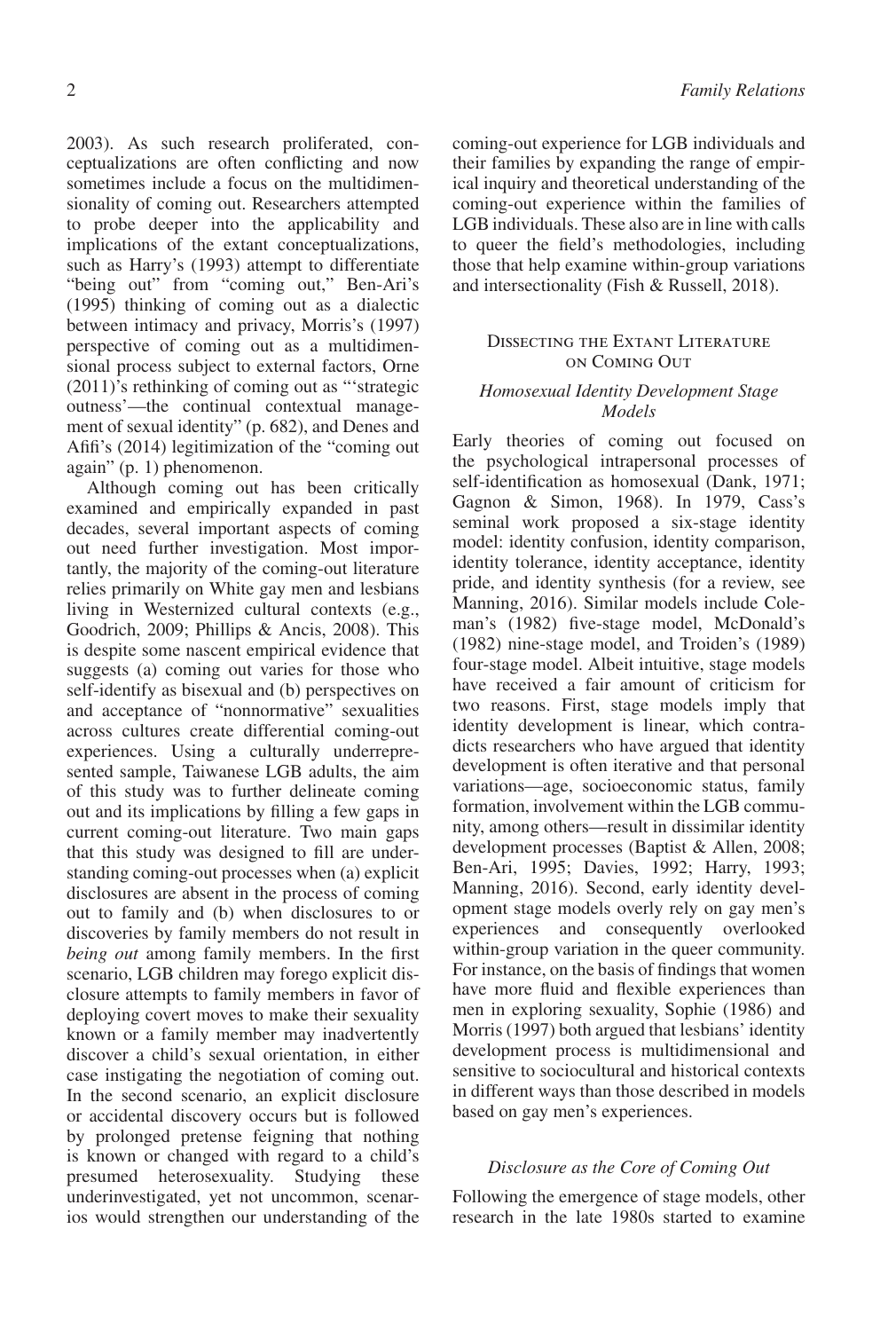coming out from an interpersonal perspective, which posited that in addition to LGB individuals coming to term with oneself, they also need to let others know their sexuality to live a more *authentic* life (Orne, 2011). In fact, the terms *coming out* and *disclosure* are sometimes used interchangeably (Legate et al., 2012; Valentine et al., 2003), and Heatherington and Lavner (2008) stated that "the act of disclosing their LGB identity to others ('coming out') represents a major psychological decision" (p. 330). Defining coming out *as* disclosure is useful and intuitive, yet limits how researchers ask questions and collect and analyze data. Several problems exist in this conceptualization, namely, the turning-point assumption and the overemphasis on agency.

*The turning-point assumption.* The turning-point assumption asserts that the life of the sexual minority and his or her family is going well until a discrete disclosure event takes place, at which time his or her life is thrown into turmoil and major changes follow. For example, Beeler and DiProva (1999) wrote that "disclosure to family has the potential to *dramatically affect* not only the gay or lesbian individual, but it also may profoundly affect family members as well" (p. 433), and Denes and Afifi (2014) explained that "the first coming out is undoubtedly an important *turning point* in many GLBQ individuals' lives" (p. 23). Picturing disclosure as a turning point results in a majority of research focusing on what happens immediately after disclosure. The turning-point assumption also constitutes an operationalization problem. A clear example is Ben-Ari's (1995) study of coming out in families, in which the author acknowledged that some parents were suspicious long before the disclosure event, and yet only families having gone through explicit disclosures were eligible to participate in the study. What happens before disclosure (if there is one) is largely marginalized or relegated as anecdotal or as preparation for disclosure. When disclosure is viewed as the turning point, coming-out processes that lack explicit disclosures go unrecognized or the turning point of focus disguises or distracts from the longer term coming-out process.

The turning-point assumption also encourages a static, binary conceptualization of coming out (Fish & Russell, 2018): A person is either out or closeted, as demarcated by whether

an explicit disclosure even has occurred. That is, before LGB individuals disclose, the information is presumed to be unknown to others, and the individual is closeted; once disclosure occurs, the individual is out (of the proverbial closet). Dziengel's (2015) be/coming-out model challenges binary models of disclosure by arguing that "coming out as a term does not accurately capture the ongoing stress of *being out* and, for most people, the reality of repeatedly making choices regarding disclosing their sexual identity throughout their life span" (p. 306). Similarly, Denes and Afifi (2014) effectively deconstructed the turning-point assumption by discussing the "coming-out again" phenomenon, in which a person who previously has disclosed a sexual minority status feels the need to disclose again. This defies assumptions that disclosure makes a person out, and that those who are out remain out. A quarter of the participants in Denes and Afifi's study came out a second time to clarify identity, establish identity permanence, and increase acceptance or acknowledgment.

*Overemphasis on the agency of the LGB individuals.* The second problem of conceptualizing coming out as disclosure is the emphasis on individual agency with regard to the timing of a deliberate declarative statement about one's sexuality. Certainly, many sexual minorities exert their agency in planning and delivering a disclosure, but this conceptualization marginalizes the agency of others in the coming-out process, such as the agency of parents, other means of coming out, and other situational and relational factors (Orne, 2011). For example, parents could be suspicious and thus go through the child's Internet browsing history or could directly confront the child. The child might react by denying, fabricating stories, or admitting to the parents' suspicion. In these cases, the parents' agency, instead of the child's agency, instigate the coming-out process.

Further, the intuitive appeal of coming out as disclosure implies that the agency of LGB individuals is always present. Recognizing the multiple agencies in the process of coming and being out opens reveals the nuanced, multilayered, and relational nature of these processes. Nordqvist and Smart (2014) documented "sweeping things under the carpet" and "tacit agreements not to mention their sexuality" in sexual minorities' family interactions (pp. 20–21). Similarly, Brown (1989) documented the *I know you know*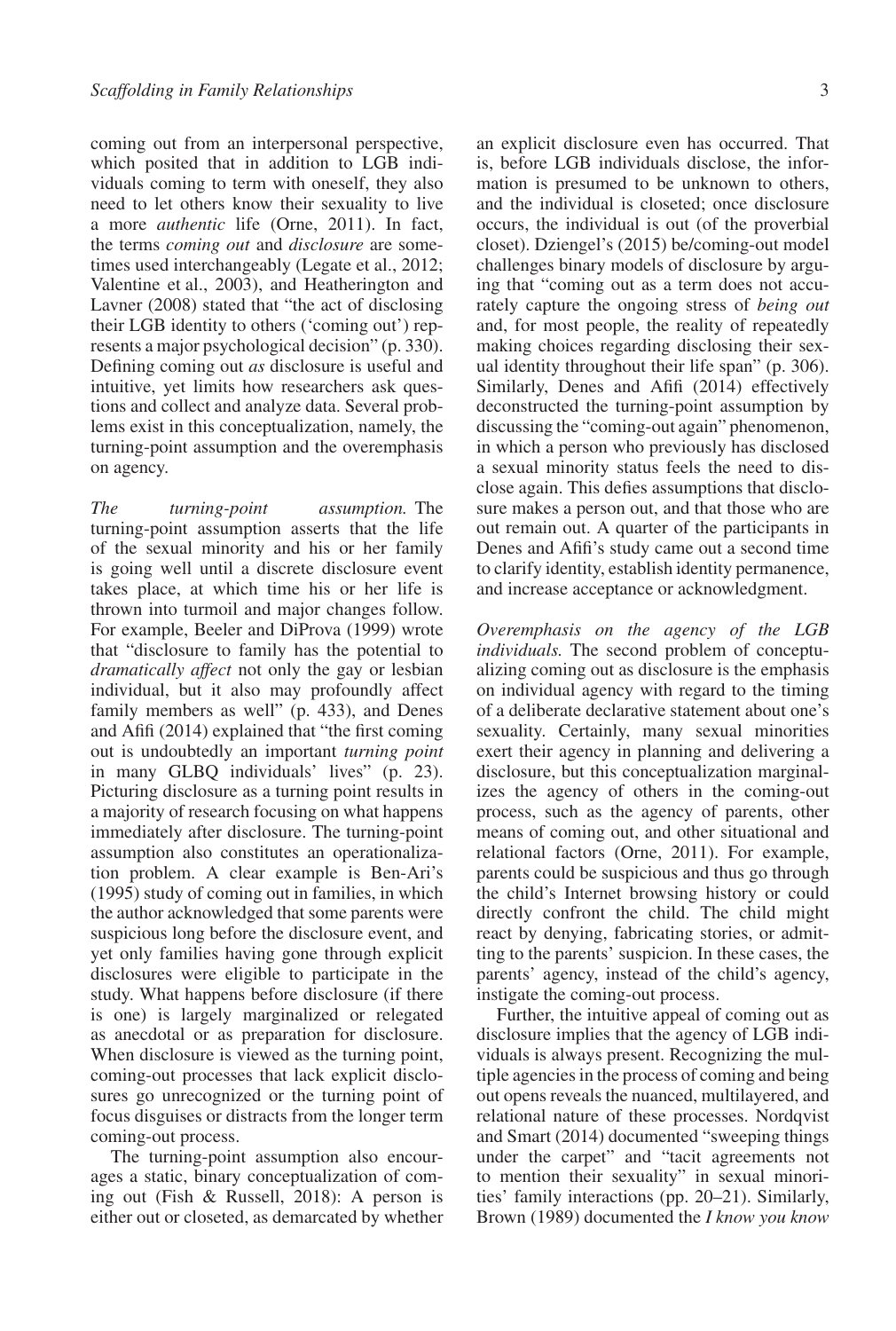strategy, and Ponse (1976) called similar dynamics "counterfeit secrecy" (p. 323), a phenomenon also reported by others (i.e., Bih, 2003; Brown, 1989; Tsai, 2015; Warren, 1974; Weston, 1991; Zhuang, Chen, & Liu, 2011). Parental suspicion was reported in LaSala's (2000) book examining young adults' coming out in one's family of origin. Hom (1994) formalized inadvertent discoveries made by unaware parents as one type of coming out reported to be more common than sexual minority children's agentive coming out, whereas denial has been reported in several studies (e.g., Savin-Williams & Dube, 1998). Taken together, it is clear that coming out to family could take various forms, with complicated factors underlying the process; the present study was designed to build a coming-out model that is inclusive of these complicated dynamics.

## *Coming Out in Taiwanese Cultures*

Another critique of the extant coming-out literature is the lack of cultural diversity. The meanings and implication of coming out could vary drastically among different cultures. Individualistic cultures that make agentic disclosure possible or preferred in Western countries may be infeasible in more collectivist cultures, such as that of Taiwan. As Erni and Spires (2001) cautioned, the stigmatization of Taiwanese sexual minorities is not "religion-based, class-inflected or medically pathologized" (p. 41) as in the United States, but "queers in Taiwan are marginalized through their fundamental deviation from the (heteronormative) traditional family-centered social order deeply informed by Confucianism" (p. 41). For Taiwanese or other East and South Asian countries, histories of colonization and oppression may inform the ways sexual minorities and their families make meaning of sexuality. Tsai's (2015) study of Taiwanese sexual minority children found that they needed to come out repeatedly (more than twice) to their parents, and Bih's (2003) study documented how disclosure resulted in no behavioral changes in family dynamics because the family members pretended no disclosure ever happened. Similar family dynamics were found in the first wave of data collection for this project, which is a larger study on how Taiwanese sexual minorities negotiated the closeted status with family while maintaining family relationships (see Jhang, 2014). Interestingly, inclusion criteria explicitly required

that participants be sexual minorities who had not come out (*chu-gui*, meaning "exit closet" in Mandarin Chinese) to at least one family member, but the interviews revealed that a majority of participants had either orally disclosed or their families had inadvertently discovered and explicitly discussed their sexual orientation with them. Nonetheless, these participants did not classify themselves as having come out because their disclosure or the discovery was disregarded by family members.

## Research Question

The aforementioned studies manifested nuances in coming out: LGB children may or may not exert the agency to disclose, parents may or may not exert the agency to inquire or discover, sexual minority status could be kept as an open secret or ignored by denial, and multiple disclosures may be needed before being out occurs. These paradoxes present an opportunity to expand coming-out research to a culturally underrepresented sample (Goodrich, 2009; Phillips & Ancis, 2008). Therefore, the present study was designed to answer the question: What is the process of being out in one's family among Taiwanese sexual minorities?

## **METHOD**

Grounded theory (GT) methods (Charmaz, 1995) guided the data collection and analysis. GT provides a set of inductive data collection and analytic procedures aimed at building theories of patterned relationships and psychosocial processes. It has the distinguishing characteristics of simultaneous data collection and analysis, data-driven analytic codes (as opposed to codes from preconceived hypotheses), emerging middle-range theories during data collection and analysis, and theoretical sampling, where sampling aims at theory construction rather than the representativeness of a certain population. Charmaz's GT approach is built on a constructivist view; the research process is created through "researchers' theoretical and disciplinary lenses as well as the interactional products of the researchers and participants" (p. 30). The present study was designed to comprehend how coming out is understood and practiced by Taiwanese sexual minorities, independent of well-established coming-out studies based in Western cultures; thus, a GT is appropriate.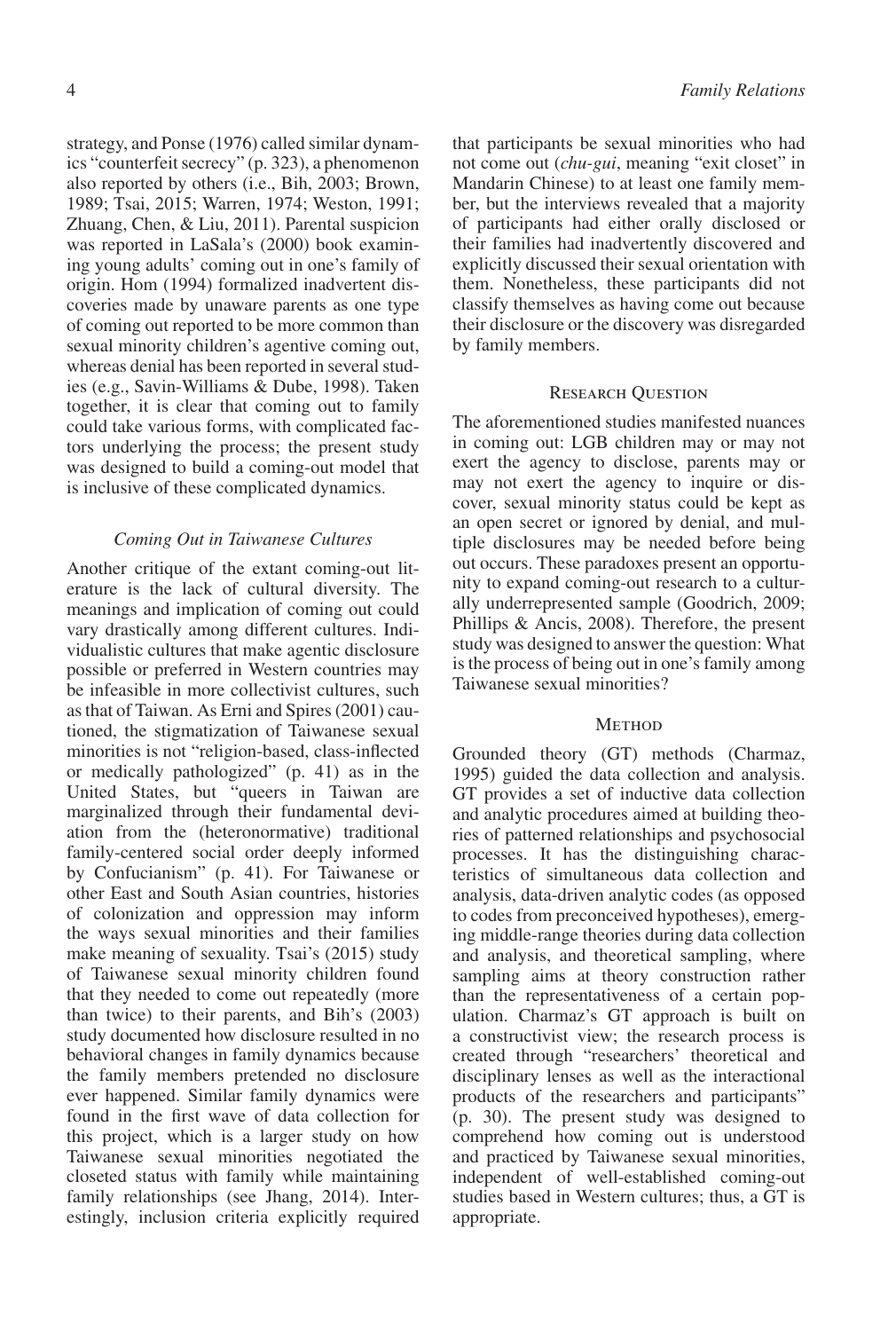## *Sample*

This study used interviews conducted in February and March 2014 as part of a larger study on closeted LGB individuals' family interactions (see Jhang, 2014). The larger study was designed to understand the reasons LGB individuals remain closeted within their family and how they negotiate their closeted status while maintaining family relationships. Participants were recruited through an advertisement (in Mandarin) published on the website of Taiwan's biggest LGB organization (Taiwan TongZhi Hotline Association), through personal contacts, and by snowball sampling. The association has served the LGB community in Taiwan for more than 2 decades and is a hub for information dissemination within this community. Personal contact and snowball sampling were used to increase the number of participants and to enhance diversity of the sample, with each participant reaching out to his or her acquaintances of different sexual orientations to be included in the study. Interested persons contacted the author via e-mail and completed a screening survey to confirm eligibility. Specifically, inclusion criteria required that participants be LGB, with at least one parent unaware of their sexual orientation.

Participants included in the present study were 28 Taiwanese LGB (21 gay or lesbian and 7 bisexual) individuals ranging in age from 22 to 38 years (*M* =29.5, *SD* =3.0); 15 were female, 12 were male, and one identified as neither. At the time of the interview, 21 resided in Taiwan and 7 lived overseas (United States, Australia, and United Kingdom). None were married or in a legal union; 18 were in a committed relationship, and 10 were single.

## *Data Collection*

The participants took part in a 1-hour semistructured telephone interview in Mandarin Chinese (the native language of the researcher and all participants). Interviews were conducted via telephone due to geographic distance. The interview guides included open-ended prompts such as "Tell me about your family relationship," "How do you maintain the closeted status?" and "How do you handle sensitive topics with your family that may expose your sexual orientation?" Early interviews included six participants, and preliminary findings were used to refine and expand the interview questions (Corbin & Strauss, 1990). The main questions were the same in both rounds, but a small number of probing questions were added for the second round (e.g., "Do you think your family dynamics have changed since the first time we spoke?"). Using the refined interview guide, 22 more interviews were conducted. Interviews were audio recorded and transcribed verbatim in Mandarin Chinese. Only the quotations used in this report were translated to English.

#### *Analysis*

All data were analyzed for this study after data collection had been completed. The data analysis started with open coding, in which all interview transcripts were printed and read thoroughly line by line (Thornberg & Charmaz, 2011). During the open-coding stage, categories such as "maintaining normal family dynamics," "negotiating sibling relationship," and "speculating family's knowledge of their sexual orientation" were established, each with several subcategories, such as when siblings are mentioned as a positive or negative force for maintaining a closeted status. Next, in the axial-coding stage, categories established from the opening-coding stage were examined to see whether and how they related to one another. For example, "positive sibling" is related to "family's knowledge of sexual orientation" in that siblings helped keep the secret or diverted parents' attention. In this stage, patterns and overarching concepts among the relationships of categories were established. Finally, in the selective-coding stage, a core category was established, which was then systematically related to the other (sub)categories. In this stage, all the relationships created (such as "positive sibling relationship" leads to "maintaining family's level of knowledge of sexual orientation") were considered. The core category is the uppermost level of code that subsumes and connects to all other codes. By actively searching for similar and deviant cases, the detected patterns and relationships were checked against the data.

An extensive audit trail (Rodgers & Cowles, 1993) was maintained throughout the research process. This tool establishes trustworthiness by collecting various documents, including contextual or field notes, analytical and methodological thoughts and decisions, and self-reflective memos to check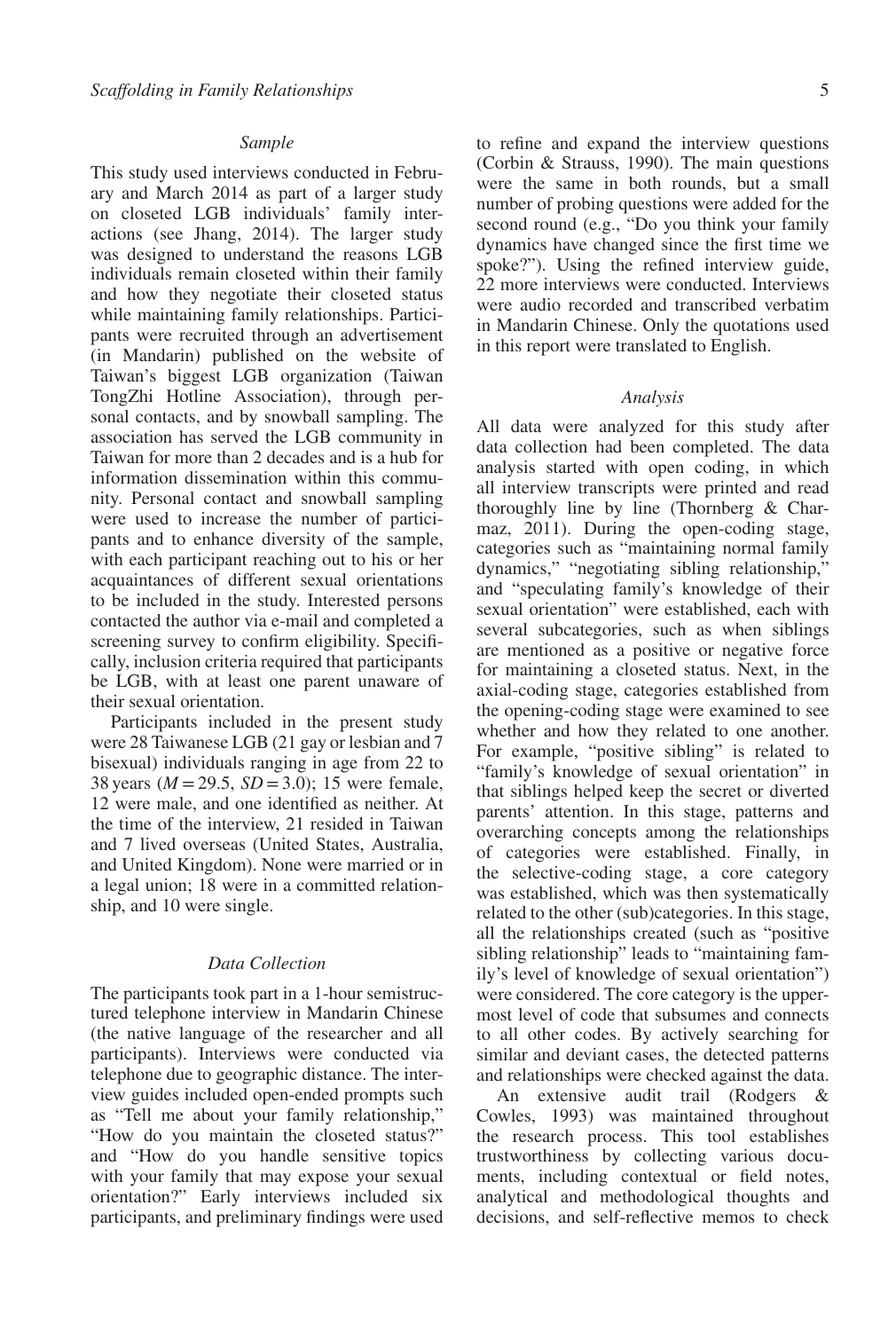the researcher's own assumptions and biases. To warrant credibility and usefulness (Charmaz, 2000), the codebook was taken to an advanced 4-month-long graduate seminar on qualitative data analysis for discussion. During the weekly seminar, the conceptualizations and insights were discussed and made more nuanced, and several editions of the coding and core category resulted. The graduate seminar discussions arrived at the integrated findings presented in the next section. Moreover, a native Mandarin Chinese speaker who studied social sciences served as an independent coder to conduct an audit of the coding and codebook previously established via the described procedures. Quotes were translated from Mandarin to English, and then back-translated from English to Mandarin by the auditor (Creswell, 1998). Both versions of the quotes were then compared to check for major semantic discrepancies. When found, the auditor and I discussed them until a resolution was achieved.

#### **RESULTS**

The three stages of GT analysis arrived at the core category: *scaffolding for a stable family relationship*, with three premises (see Figure 1). First, LGB individuals and their parents have different sets of expectations for personal and family life (e.g., parents wanting a grandchild related by blood vs. sexual minorities wanting to adopt a child) that correspond with larger historical, social, cultural, and political expectations, such as heteronormativity for the parents. Heteronormativity is an ideology that upholds ideas such as gender conventionality, heterosexuality, and family traditionalism (Ingraham, 1994), and marginalizes people who challenge those institutionalized perspectives (Adam, 1998) and individualism for the children. Various scaffolding efforts were made by both parents and the children to reconcile these discrepancies and achieve a stable family relationship, which occurred when neither see the LGB child's sexuality as a source of trouble, and other aspects of life could therefore move on without worry or conflict about the child's sexuality. Second, the scaffolding efforts entailed explicit disclosure or implicit information sharing that might or might not serve the purpose of reconciliation but in either case resulted in an iterative process in which a disclosure attempt might decrease or enlarge the expectation discrepancy. Disclosing one's sexual orientation or having it discovered only constituted incidents in the iterative process rather than a goal or outcome. Third, the iterative process of scaffolding was influenced by various factors, such as romantic relationships and family burdens, and each factor influenced the process taken to reach the goal of reconciled expectations.

#### *Discrepant Expectations*

Both LGB individuals and their parents had their own sets of expectations for the individual's life. The two sets of expectations might have moved closer or further apart over time, and either side could revise and compromise its set of expectations, but the coming-out process would only be complete once both sets of expectations were reconciled. Therefore, it was not the act of disclosure but rather the status of reconciliation that denoted coming out. Reconciliation was reached when the child's sexual orientation was no longer a source of conflict. Parents usually had the heteronormative expectation that their children would marry and have offspring, whereas the sexual-minority child expected to be free to live life as a sexual minority, and this might entail remaining single or childless. (Notably, in the places most of these respondents resided same-sex marriage was not legal, and assisted reproductive technology was only permitted for legally married couples when these interviews were conducted.) The elements that comprised the expectations of parents and their LGB children's sets of expectations are delineated in what follows.

*Parents' expectations.* Participants recognized the power of heteronormativity, which means heterosexuality is everyone's assumed sexual orientation unless there is reason to believe otherwise. Having a child in the category of "otherwise" signals mistakes and failures of the parent. The participants made attributions about the origins of their parents' perceived expectations and hopes with regard to the children, including heteronormative culture, traditional philosophy, and political background, as well as the symbolic value of rituals.

The most salient theme in parents' perceived expectations was *being normal*. Participants stated that in Taiwan, most parents expect their child to follow the ordinary life cycle—to be married, have a stable job, have children, buy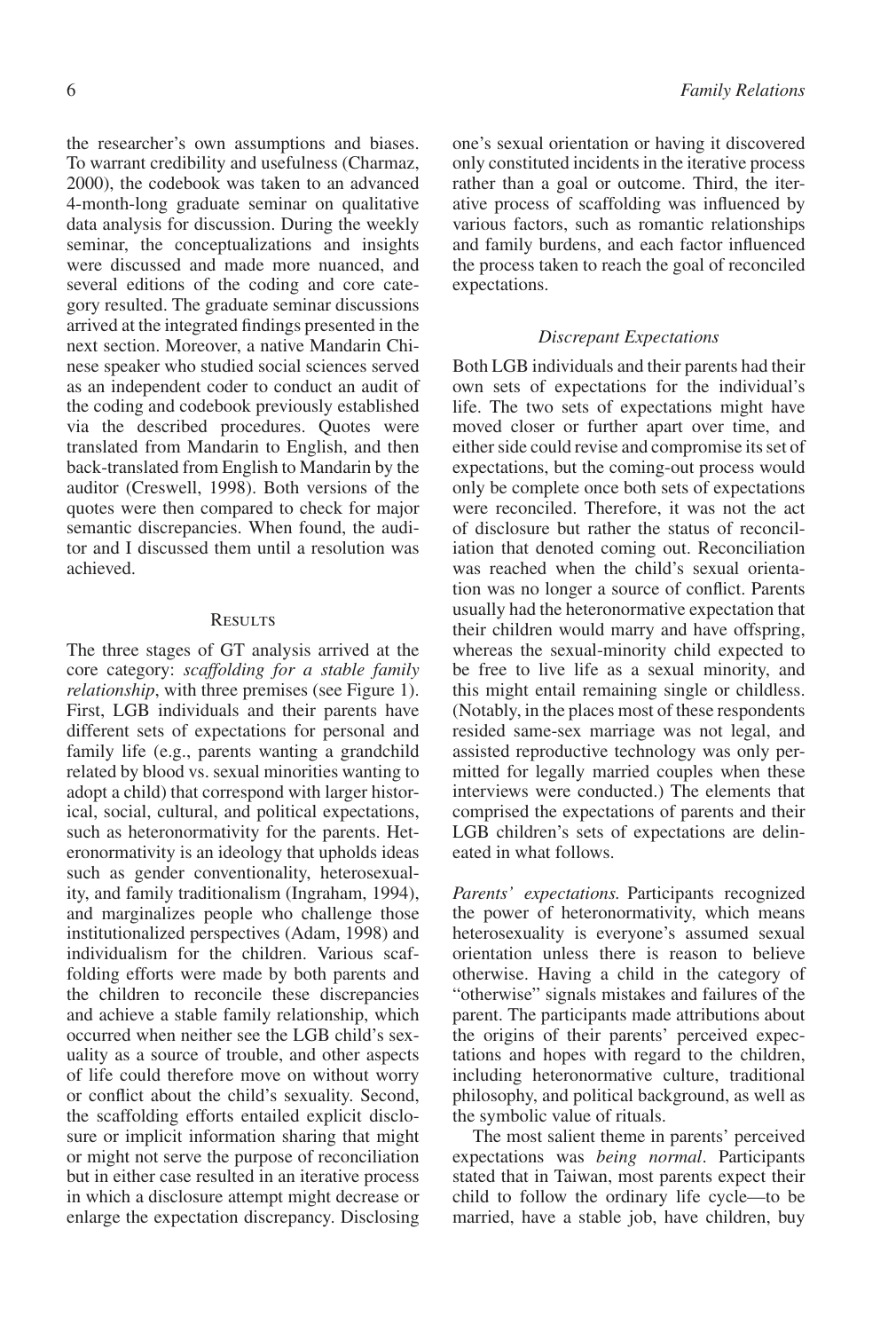FIGURE 1. Coming out in family as scaffolding. This figure shows the discrepant sets of parents' and lesbian, gay, or bisexual children's expectations on the left, marking the onset of the process, and the goal of stable family relationships on the right. The expectations are influenced by social, cultural, and political backgrounds. The wavy lines denote how various scaffolding efforts (such as children hinting to parents that they are gay, lesbian, or bisexual) make the process iterative and symbolize the uneven degree of reconciliation over time. The iterative process is affected by various factors, such as self-identity strength and family financial crisis.



a house, grow old, and die peacefully—as encapsulated by the following quote:

My mom would say just be normal, be like everyone else. She says she doesn't understand why young people want to be so different and so cool. She tells me it's a woman's job to find a good husband and have a couple of kids. She's not particularly against women having a job, but she thinks everyone gets married [and] has kids; for her, that's just the way it is.

The heteronormative script was deeply rooted in parents' perceived expectations, giving symbolic weight to the rituals around weddings and marriage. Parents were reported to believe that their success as parents—an important component of their self-identity, especially for mothers—was defined by their

children's happiness, but they defined their children's happiness according to their own heteronormative scripts.

Mom always says it's her responsibility as a mother to raise us right [so] that we all grow up to be good people and to be married and have children, and to be happy . . . that's her self-identity. . . . Lately, I realized the wedding is of great symbolic value to her . . . without it, nothing matters anymore. It's her big test to complete her identity as a mom. . . . When she gets emotional, she says she's a failed mother because I'm single still and she knows I'm probably not straight.

Other parents were said to relate their belief in being ordinary to the doctrine of the mean and the notion of yin and yang. The doctrine of the mean is an ancient Chinese philosophy of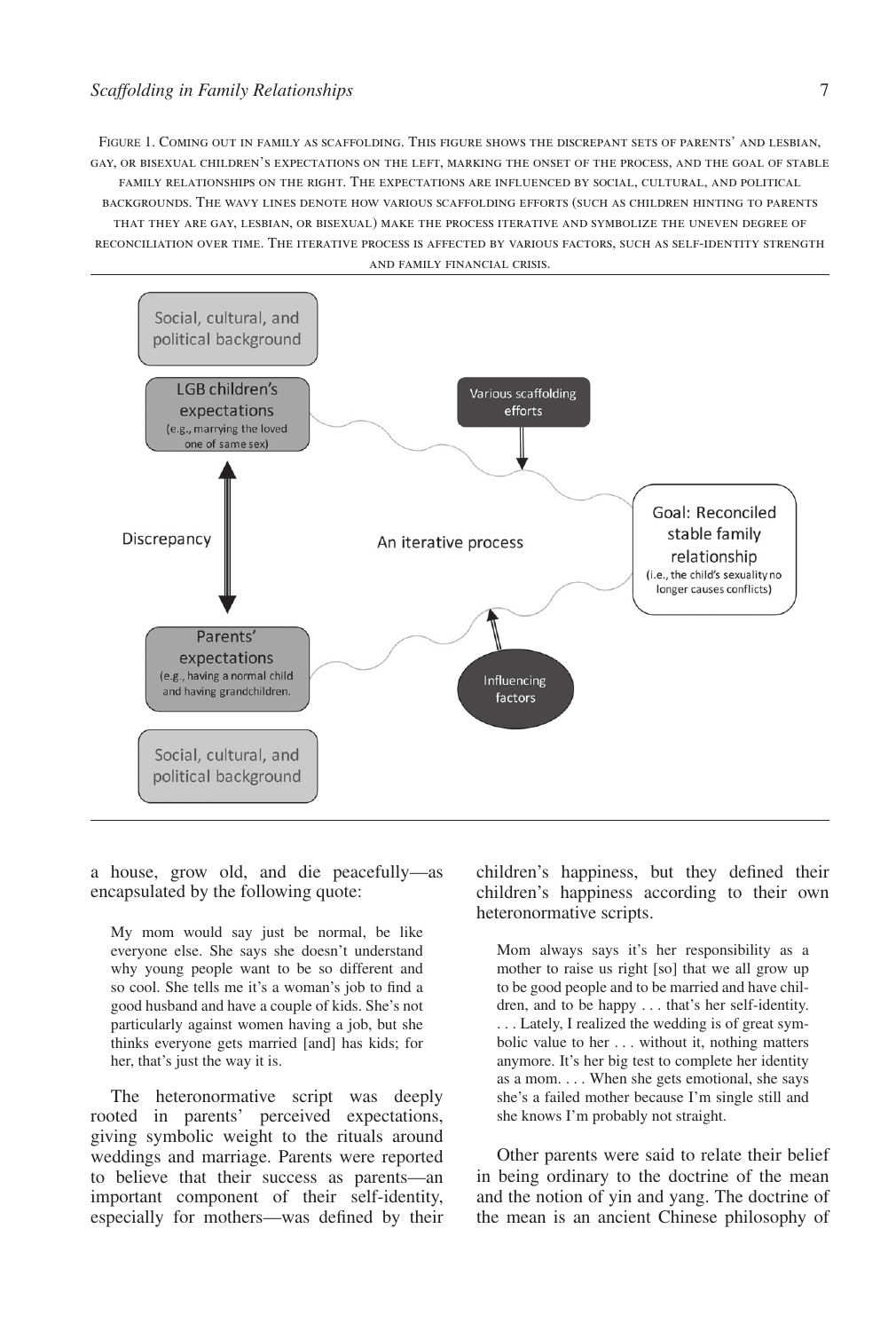harmony, but a lay understanding of it is to be the mean (i.e., statistically normal; in the mainstream) to achieve harmony. Yin and yang represent male and female, and achieving harmony is presumed to depend on combining the two. One participant recalled that her dad "would say something like 'Yin yang means a man and a woman getting married.'"

Another source of perceived parental expectations for children to be normal and ordinary was rooted in the government's harsh oppression of political dissidents from 1949 to 1987. Many participants' parents grew up in that era (known as White Terror), and some participants connected that experience to the parents' hopes that their children would be normal and ordinary to avoid drawing unnecessary attention to themselves. As one participant explained:

They went through White Terror. Many parents are like that; they just want to mind their own business, asking their kids to mind their own business, blend in, be normal, because they are so scared of prosecution. My dad knows times have changed, but he doesn't believe the change is fundamental. We can't do anything to undo their fear.

*LGB individuals' expectations.* The elements of LGB children's expectations were different from those of their parents. They wanted good family relationships, but their definition of "good" varied. The core element of *good family relationships* across the variations was *stability*, which entailed a family life in which parents accepted or tolerated the circumstances enough that one could lead an honest life as a sexual minority while engaging in a stable romantic relationship. In essence, participants believed that if they could be their "true self," then a stable family life was possible. The yearning for stability in family relationships was particularly prominent among those whose family relationships were characterized by conflict. As one such participant explained:

I want them to know me as a real person . . . to know that I am not that pathetic, lonely person they think I am. . . . I don't know if I want to make up my relationship with them—I'm not there yet—but for now I just want them to know me as I truly am.

Just as with parental expectations, expectations among LGB people varied, but on the

whole expectations differed more markedly between parents and their LGB children. In an attempt to meet expectations, LGB individuals and their parents launched into the iterative process as a means to achieve reconciliation.

## *The Iterative Process of Scaffolding*

To reconcile discrepant expectations and arrive at a stable family relationship in which sexual orientation was not a source of conflict, both the LGB individuals and their parents engaged in iterative scaffolding behaviors. The parents' expectations were challenged when their children's LGB identities were discovered or suspected, but they were portrayed as holding on to their expectations and wanting their LGB children to kowtow to those expectations as well. The LGB individuals did much the same, albeit with their own expectations; although they encountered varying degrees of resistance from their parents, they too held on to their expectations and wanted their parents to follow suit. Before reconciling the two sets of expectations, various attempts at persuasion occurred on both sides. Inevitably, however, the reconciliation process unfolded in any number of ways; there was no prescribed pathway to reconciliation. Rather, individual participants and their parents each had distinct ways of navigating their unique family context and dynamic. Further, what constituted reconciliation for one person may have been perceived as divergence for another. Several salient patterns and characteristics of the iterative process emerged from participants' narratives.

*Boiling frogs.* During scaffolding, "boiling frogs" was a salient theme. The aphorism states that if you put a frog in boiling water, then it will jump out immediately, but if you put it in cold water and slowly increase the heat, the frog will not notice the change in temperature until it is too late. Participants used this metaphor to explain one scaffolding strategy: By slowly and subtly exposing their parents to LGB-friendly ideas, slowly revealing information about their current romantic relationships, and taking other small steps, the LGB participants hoped to change their parents' expectations to match their own. As one participant narrated:

My parents always kind of knew I have a girlfriend. . . . It was the first time my mom really saw my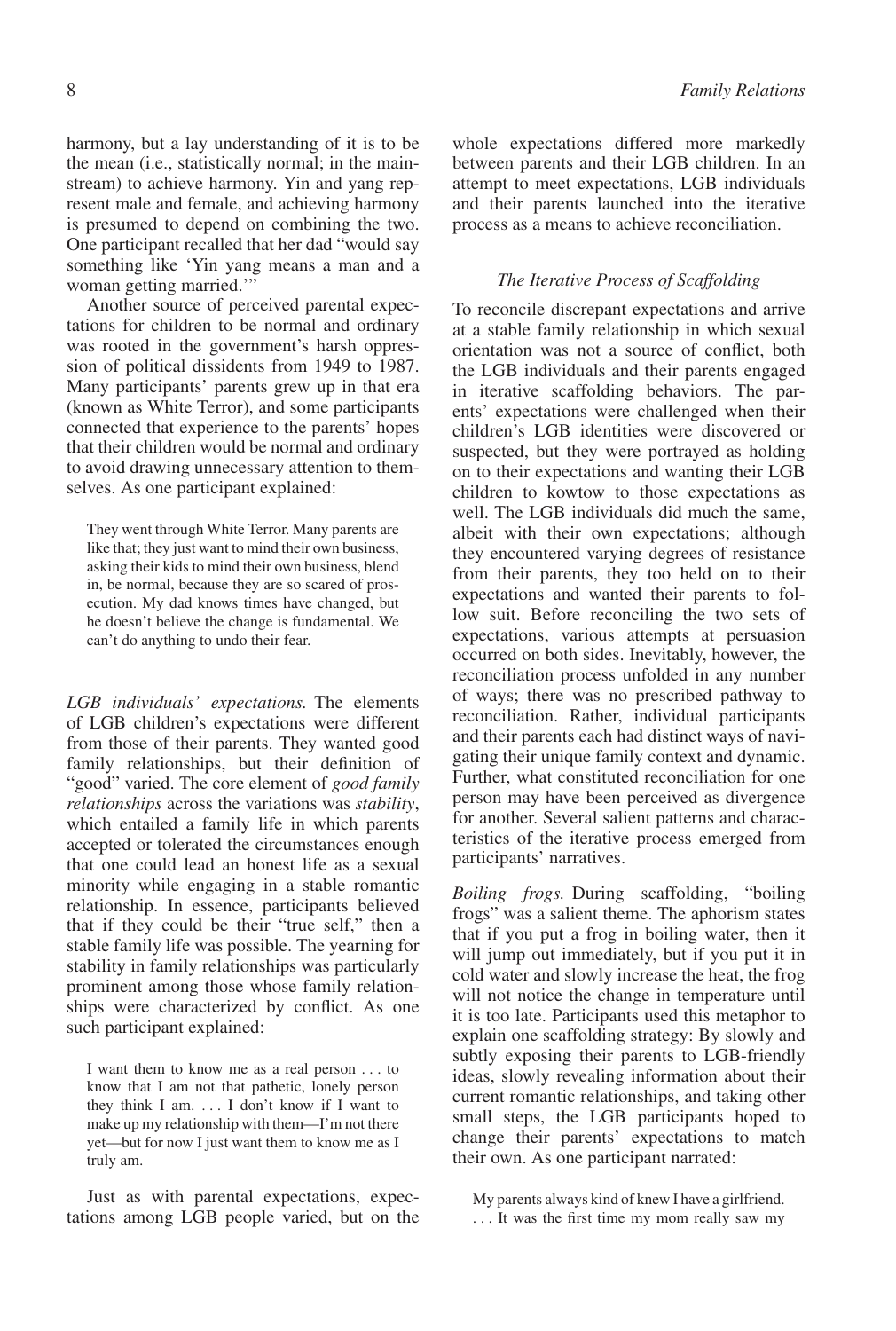girlfriend; we invited many lesbian friends to have dinner with us. It's obvious they are all couples, and one couple even has a child. . . . By showing her how two women can build a happy and healthy family, I hope she will be more accepting. . . . It wasn't until all the friends left [that] mom asked who is the kid's father. We said the kid does not have a father. I think we pushed her to her limit, and she just went back to her room and cried.

*Unspoken consensus.* An important theme derived from the analysis was an unspoken consensus. By keeping the child's sexual orientation an open secret, both the parents and the LGB persons used scaffolding behaviors to subtly navigate reconciliation of their discrepant expectations. Parents often knew or suspected their child's sexual orientation, and the LGB individuals knew the parents knew, but by operating on an unspoken, tacit level, they both keep the family relationship in harmony. The open secret can be a result of LGB individuals' agentic disclosing acts or of parents' inadvertent discoveries. Suspicions may also result from a variety of situations such as nonconventional gender expression, staying single for too long, or the LGB person's "good friend" he or she always brings home. Whether known or suspected, the LGB person's sexual orientation often became a subject of unspoken consensus among family members.

Two phrases are salient in participants' narratives. In Mandarin Chinese, the idiom *xin-zhi-du-ming* (心知肚明) means "heart knows and belly understands," which means knowing but acting as if not knowing, and the pretense is kept up to maintain the status quo and avoid confrontation. Another term,  $mo$ -qi ( $\mathbb{R}\mathbb{H}$ ), can be understood as an unspoken consensus, implied agreement, a tacit understanding, or unvoiced pact and was a salient theme in these LGB individuals' narratives. One lesbian participant, whose only other sibling (a younger brother) is gay, recalled her dad walking in on her brother sleeping with his boyfriend:

Dad had the keys to [my and my brother's] apartment, and one day he walked in on my brother sleeping with his boyfriend. . . . At [dad's] birthday that year, he wrote a letter to us, saying that his birthday wish is that we won't be homosexual. . . . Everything is *xin-zhi-du-ming*; we just don't say it out loud.

Although the father specified that he did not want his children to be homosexual, the participant and her brother had never had any discussions pertaining to either their sexuality or this letter from their father.

*Nearing-exposure incidents.* The iterative process was marked by various nearing-exposure incidents, which varied across participants along two continuums: intentional versus inadvertent and planned versus unplanned. Nearing-exposure incidents challenged the unspoken consensus and produced a heightened state of tension, which sometimes led to (yet another) explicit discussion of the child's sexual orientation. Among the examples participants relayed were a relative seeing the LGB person holding hands with a same-sex person on the street and asking the parents about it and an exceedingly high phone bill that prompted the parents start asking questions. When such incidents occurred, both parents and LGB individuals engaged in a series of attempts to achieve their own expectations. Each of those attempts tended to change the dynamics of the discrepant expectations in one way or another, sometimes helping to narrow discrepancy gap and other times enlarging the gap, although maintaining the status quo (i.e., unspoken consensus) was also an outcomes experienced on some occasions.

*Forced communication.* Difficult conversations initiated by others can be described as forced communication. For participants, forced communication occurred when their parents initiated either a topic of conversation that heightened the risk of exposing their sexual orientation or an explicit discussion of the previously unspoken consensus. Topics of forced communication included parental inquiries about whether participants had a boyfriend or girlfriend, questioning who they are going out with, and even setting up dates for them. A lesbian participant recalled:

I have always had very short hair; my mom more or less knows [I'm a lesbian]. . . . My mom is just acting like she doesn't know. . . . A while ago, she was pressing the topic of marriage, and I was on the edge of explosion, and I just yelled at her, "Don't we all have secrets we don't want to share? If I really tell you, would you really want to hear?" She went silent; all of a sudden, she lost her authority as a mom, and she just left. We haven't talked about [the yelling incident] since; we just pretend it didn't happen. It becomes another landmine for us. . . . Now I wish I had just said it out loud then.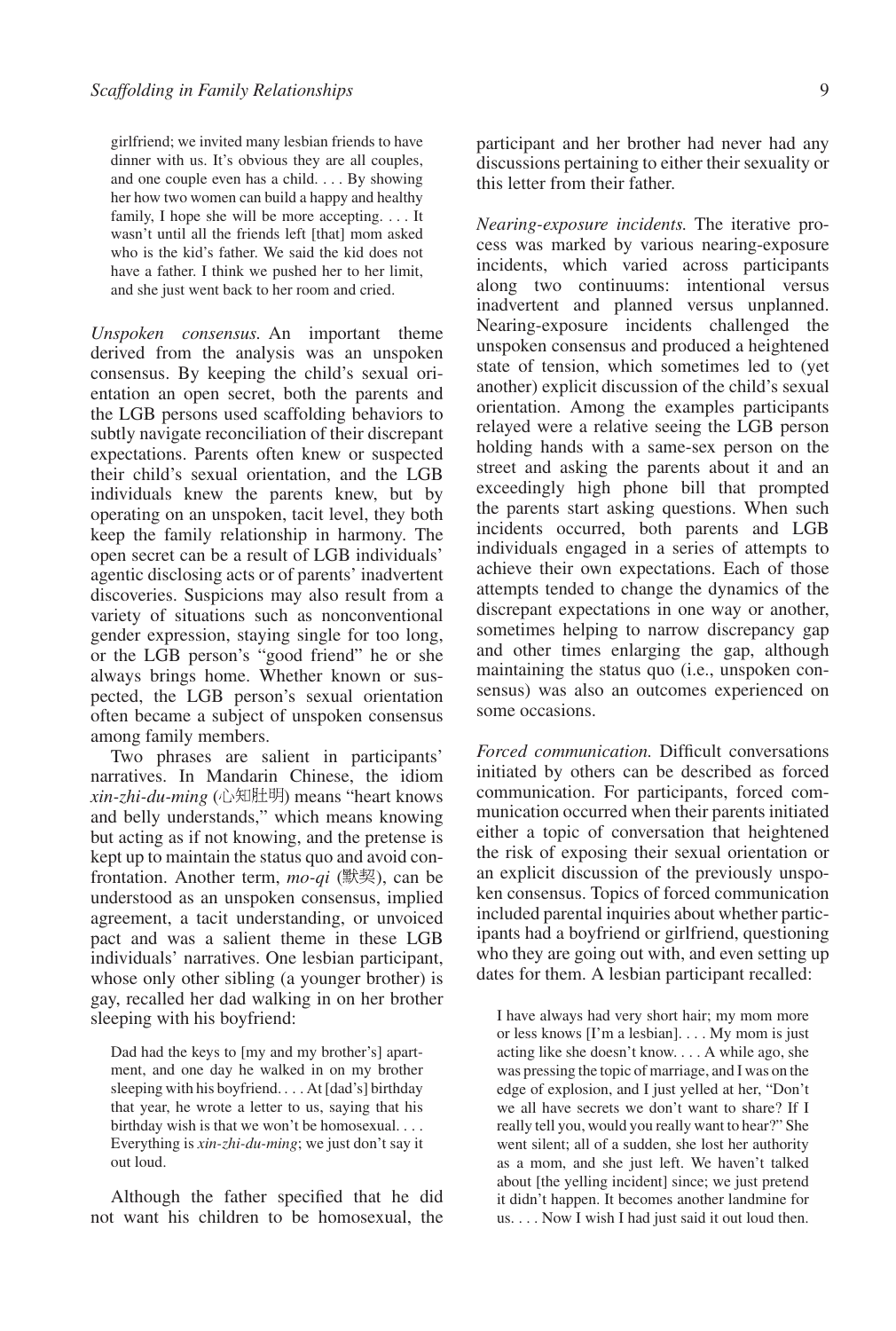This example shows how parent-initiated forced communication was reversed to place the mother on the spot (i.e., "Would you really want to hear it?"). Conversely, however, the question arises: Did the daughter really want to say it? The answers to these questions lie in the discrepancy of expectations. For the daughter, the expectation was to say it and to be accepted as a lesbian, but she understood saying it would not lead to acceptance; for the mother, the expectation was for the daughter to agree to the idea of marrying a man and to be the daughter she wanted her to be, but the mother also understood that would not happen as a result of this exchange. When the daughter threatened to come out explicitly, both were aware of the discrepancy and the danger of exposing the unspoken consensus. Neither expected to get what she wanted with an explicit discussion, although the daughter later regretted that she had not explicitly come out when the opportunity to do so presented itself. That said, later in the interview, she acknowledged that even if she had done so, her mother would "probably just pretend she didn't hear what I said."

## *Factors Influencing the Iterative Process*

The process is iterative because many attempts to reconcile the discrepancy fail. Some worsen the situation by widening the discrepancy and inducing more conflicts that require subsequent reconciliation attempts, and the process is affected by factors detailed in the following sections as well. Specifically, those factors can be internal, such as the person's self-identity formation, personality, current academic or career success; they can also be external, such as other family members' interference and the family's financial situation.

*Self-identity formation.* Although anecdotal, older participants with a more stable self-identity seemed to be more likely to consider coming out, and younger participants experiencing more doubt and exploration seemed to be less likely to do so. That said, age played a relevant but not determinant factor; regardless of age, participants who were still forming their self-identity—which included some in their early 30s—reported fewer scaffolding attempts, and identity formation was considered a prerequisite to attempting reconciliation of discrepant expectations. As one participant explained:

I didn't want to let them know because I wasn't even sure of myself. Wouldn't it be pointless to come out when I might not even be gay?. . . Now [that] I'm more sure of my sexual orientation, coming out has become an issue I need to really think about.

*Stable romantic relationships.* Being in a romantic relationship was a criterion for engaging in (another) attempt to disclose. Without a stable romantic relationship, coming out seemed pointless; in that case, as one participant said: "What's the point of going through all the potential turmoil when I don't even have someone to go through all this for?" Conversely, being in a stable romantic relationship served as a motivator to come out (again) given that participants felt there is a worthwhile goal and pressing reason to do so in that context.

*Other family members.* Participants primarily spoke of concern about coming out and reconciling expectations with their parents (vs. other family members; perhaps due to the focus of the interviews). Some only tried to reconcile their expectations with one parent (i.e., the target parent). Thus, *other family members*refers to family members in the core or extended family other than the target parent(s). These included siblings, the parent who is more accepting of the LGB person's sexual orientation (thus, not the target parent), and extended family members. The other family members could be grouped into three categories according to whether they were viewed as *allies*, *threats*, or *shields*.

*Other family members as allies.* Allies were formed when other family members were aware of the LGB person's sexual orientation and engaged in behavior helpful to the LGB person for reaching a reconciled expectation and stable family relationship. One participant stated:

Mom is more accepting, but my dad, I will never let my dad know. He's already 80-something; I think he would have a heart attack if he found out. Mom is also worried [about dad's health], so even though we don't say it out loud, I know mom is helping me have a peaceful relationship with my dad, helping me conceal.

*Other family members as shields.* Shields were formed when other family members, usually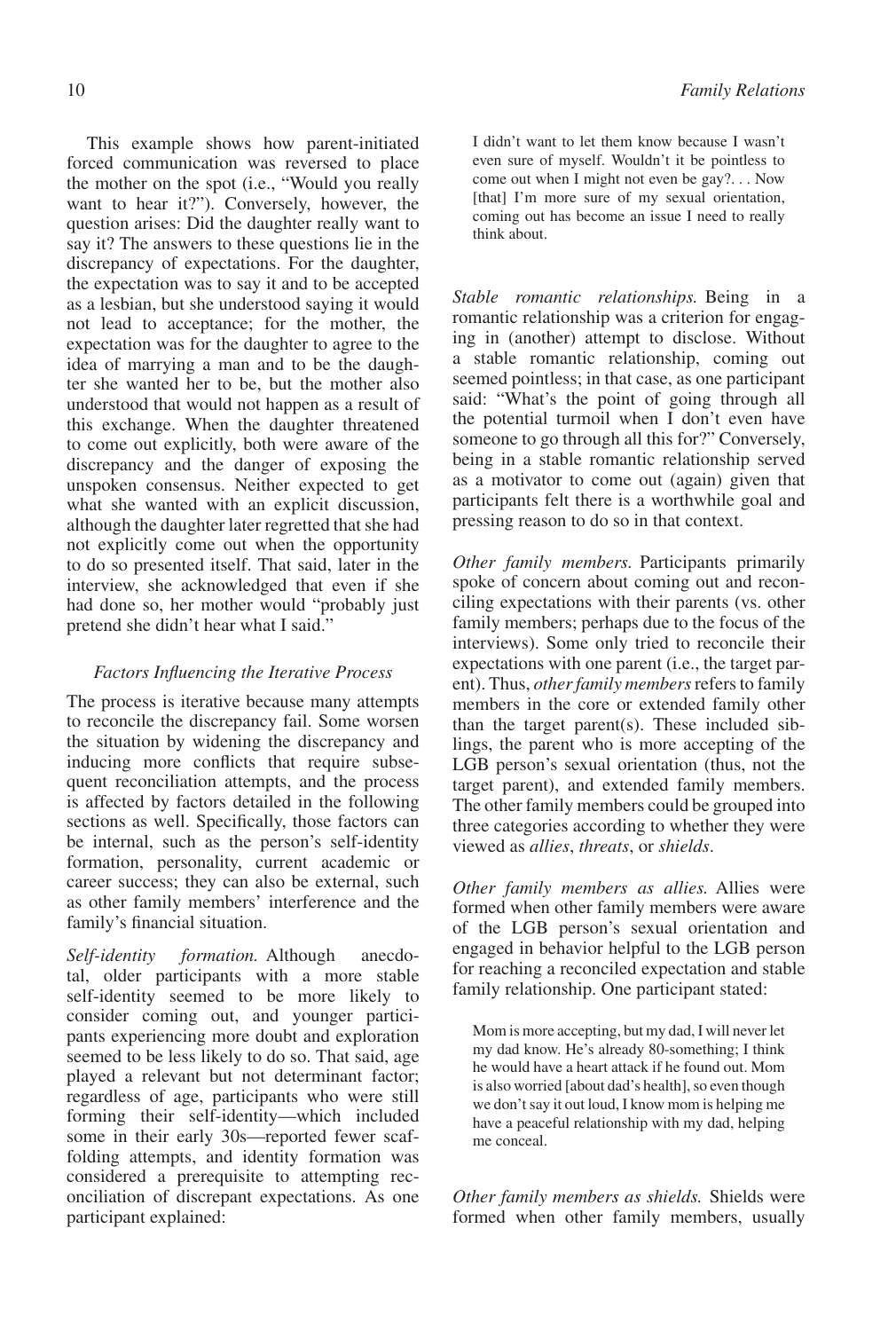siblings, had problems that distracted or diverted parental attention from the participant's sexual orientation. For example, a participant talked about his older sister still being single in her mid-30s, which his parents considered to be beyond a marriageable age; thus, as long as she stayed single, he believed that the parents would not target him with relationship concerns. As that caveat suggests, however, shields were only temporary.

*Other family members as threats.* Threats were formed when other family members were either aware (intentional threats) or unaware (unintentional threats) of the LGB person's sexual orientation and engaged in behaviors that inhibited plans for reconciliation. For example, unaware aunts sometimes tried to set up blind dates, causing conflict when the LGB person declined. Intentional threats occurred when family members who were aware of the LGB person's sexual orientation used that knowledge to further their own self-interests. As one participant explained about her gay brother:

He once tattled on me to our parents that my girlfriend was sleeping over that night at our other apartment, and my parents came over to the apartment the next morning just to catch us, but fortunately [my girlfriend] happened to have left before my parents came. . . . I think he did it because he wanted to make my parents think that he is on their side.

*Timing.* Other factors revolved around the concept of timing—factors that made it a particularly good or bad time to come out. Family stress was mentioned as a reason to delay (another) scaffolding effort; these participants were more willing to engage in other scaffolding efforts once the level of family stress had subsided. Examples of family stress included health or financial problems; the following quote depicts how a family member's health played a role:

My grandmother was sick for a very long time, and she passed away earlier this year. Before [my grandmother] passed away, my mom spent all her time taking care of her. . . . We lived very close, and grandma lived alone, so every afternoon mom went to see grandma, and I went every week. . . . I thought mom had enough on her plate already.

The LGB person's career development was also mentioned often as a reason to delay or to engage in more scaffolding efforts: The likelihood of engaging in scaffolding endeavors seemed to be related to the stability of one's career development; those with less stable careers seemed to be less likely, and those with more stable careers seemed to be more likely to engage in scaffolding. Indeed, participants noted that efforts at career development—finishing school, getting a job, switching jobs, getting promotions, or getting a new degree—provided the most useful responses to inquiries about their romantic life (e.g., "I'm still trying to get a new job; a girlfriend will have to wait.").

#### **DISCUSSION**

Using a Taiwanese sample, this study was designed to theorize the process of coming out. The GT analysis arrived at the core category, *scaffolding to a stable family relationship*, with the following premises: LGB individuals and their parents have their respective set of expectations for life and family relationships, and when the two sets of expectations are discrepant, both sides try to reconcile the discrepancy. For the participants, disclosure is not the goal; rather, it is scaffolding efforts to achieve the goal of reconciled expectations that lead to a stable family relationship. The LGB persons and their parents engage in scaffolding efforts that may help achieve, or pull them further away from, their goals, making the coming-out process iterative.

A multiple goals perspective (Goldsmith, 2004; Wilson, 2002) provides a useful lens to understand the iterative process. In everyday encounters, people attempt to maintain multiple goals pertaining to tasks, identity, and relationships, and each goal has varying degrees of complexity and salience (Grafsky et al., 2018; O'Keefe, 1988). For example, multiple goals must be considered when a closeted LGB person attempts to maintain the closeted status while declining an aunt's offer to arrange a blind date while in the presence of the mother, with whom an unspoken consensus exists. The LGB person needs to attend to the relational goal (not to offend the aunt) and the task goal (successfully decline the offer) while sending a message to the mother affirming his or her sexual minority identity (that it will not change). Successfully achieving these multiple goals in such an encounter may be important for the stability and health of family relationships, but the onerous and frequent nature of such encounters may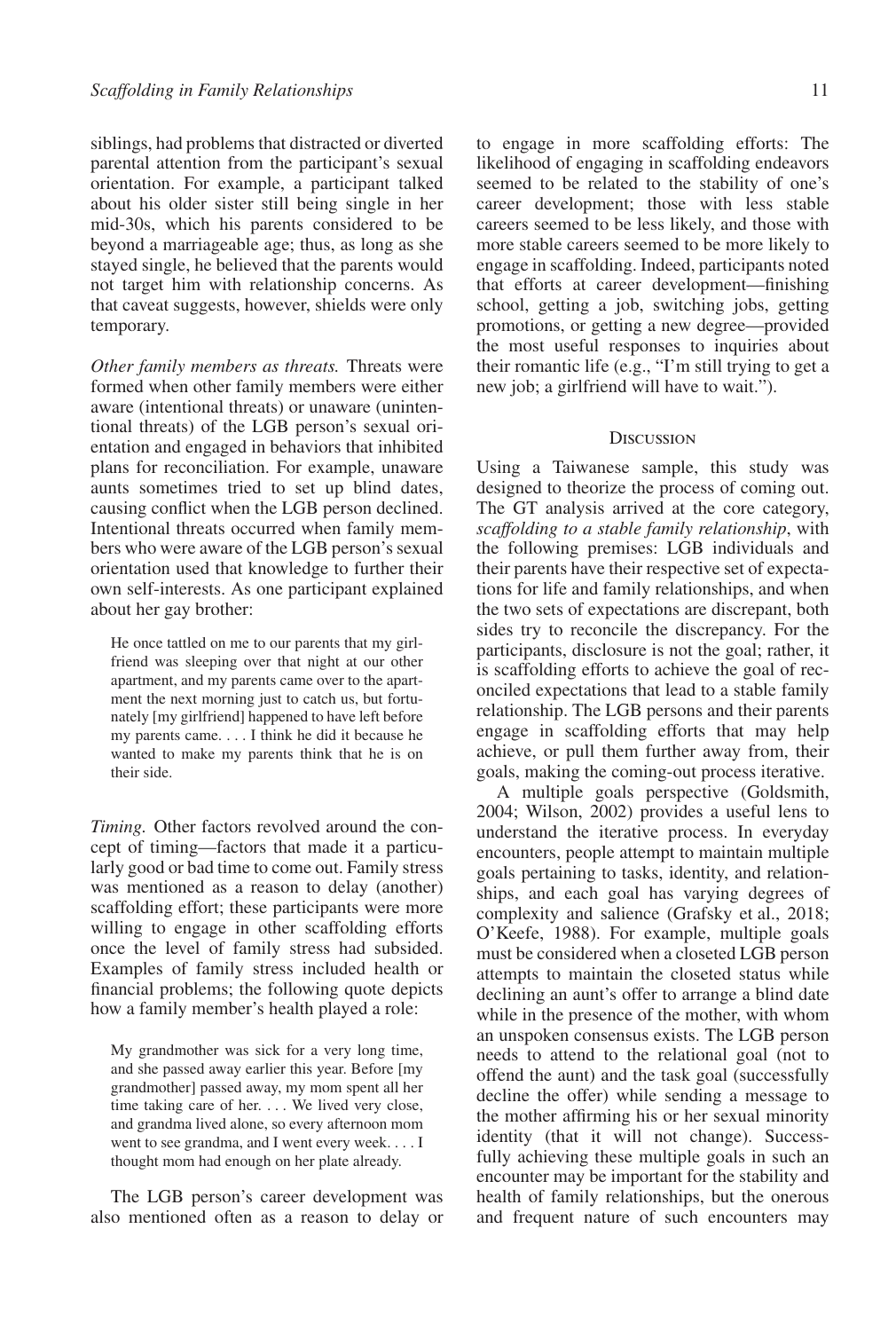impel the LGB person to maintain emotional or geographic distance from the family. The proposed theory that emerged in the present study extends beyond the multiple goals theory by incorporating each communicative act where multiple goals are at play into a longitudinal process. Given that, in the context of ongoing family relationships, each of the multiple goals in any communicative act may or may not be achieved, previous success or failure of attending to certain goals add a layer of complexity to the next round of communicative scaffolding efforts. For example, continuing with the aunt and blind date example, if the task and identity goals were successfully achieved but the relational goal was not (e.g., the aunt was offended by the decline), then extra precaution would need to be taken moving forward not to compound the aunt's negative experience and risk either further deterioration of the relationship or being outed.

As the iterative process to reach reconciliation is launched, various forms of scaffolding—such as unspoken consensus, nearing-exposure incidents, and the act of boiling frogs—occurs in the context of family interaction. As previous studies have found (e.g., Nordqvist & Smart, 2014), LGB individuals and their families sometimes reach a tacit agreement to avoid topics about one's LGB status; indeed, unspoken consensus was found be one of the most salient scaffolding efforts. Rather than seeing it as a negative stage, or one that has to be passed to come out (e.g., LaSala, 2000), unspoken consensus was found to be potentially functional for building a stable family relationship, and explicit disclosure is not necessarily the next step. Operating under an unspoken consensus, there are many nearing-exposure incidents, such as forced communication, explicit and planned disclosures, planned questioning, impulsive disclosures, or inadvertent discoveries. These nearing-exposure events differ in their scaffolding effectiveness: Some help move toward reconciliation, and others make things worse.

The parents' process of coping with having a sexual-minority child could be understood with ambiguous loss theory (Boss, 1999), including boundary ambiguity perspectives (Catalpa & McGuire, 2018). Researchers have compared parents' experiences of learning that a child is a member of a sexual minority to death of a child, in that both require a grieving process (Beeler & DiProva, 1999). However, for the Taiwanese participants in the present study, disclosures and discussion were in some cases absent for years, resulting in a highly ambiguous coping process. When experiencing ambiguous loss, the expectations about role boundaries are unclear, so more scaffolding efforts may be needed to manage the ambiguity.

Finally, various factors influence the iterative process, including self-identity formation, being in a stable romantic relationship*,* timing-related external factors, and other family members. How other family members play a part in the iterative process could be examined with the communication privacy management theory (Petronio, 2002). If a sibling knows of the LGB person's sexual orientation, he or she may help keep the privacy boundary or may disturb the boundary by leaking information. In the iterative scaffolding process, privacy management is crucial in that it can have an impact on the family's ability to move toward the goal of maintaining stable family relationships. A romantic relationship also influences whether one feels motivated to make scaffolding efforts. Other external factors, such as a family's financial crisis, lead to the perception of good or bad timing for scaffolding attempts. Family members can serve inhibiting or facilitating functions in the scaffolding process by serving as allies to aid reconciliation, threats to reconciliation, or shields to buffer conflicts.

In short, this GT of coming out offers the following contributions. First, LBT individuals' sexual orientation is often a known secret in the family (Bih, 2003; Brown, 1989), and disclosure attempts (whether explicit and implicit) do not always change the known secret—parents may pretend the disclosure or discovery never happened. Second, the blurred line between knowing and not knowing leads to an iterative process of reconciling the discrepancy in expectations that can last for decades. Explicit disclosure is not a prerequisite to a reconciled expectation for some; rather, knowing when and how to slowly inch forward or back away in a tacit manner may help maintain stable family relationships. Third, the coming-out process is not always agentic: Parents' suspicions or discoveries can be beyond the LGB person's control, and external factors such as a romantic relationship, family financial situation, and other family members all play a role in the prolonged iterative process of coming out.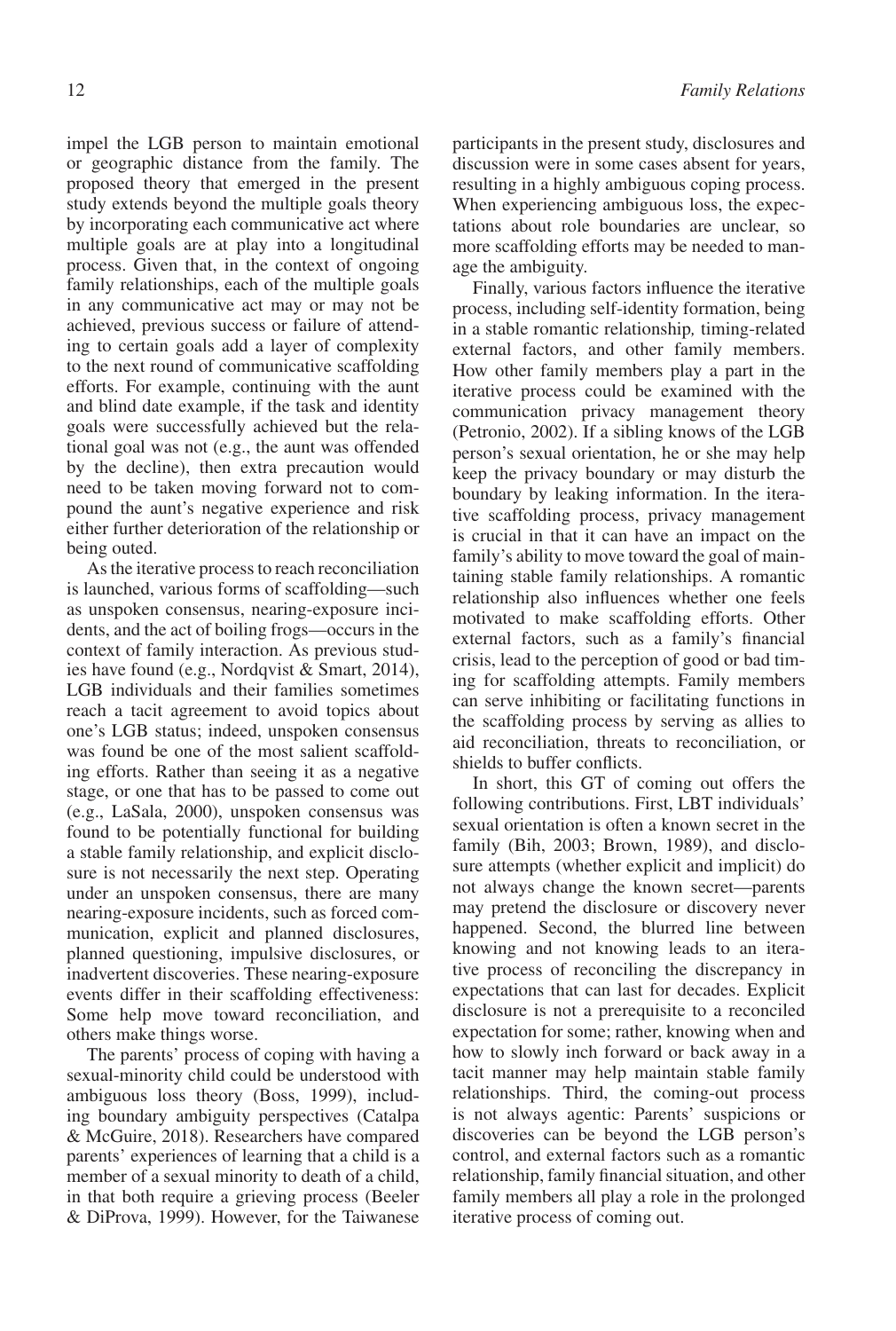## *Practical Implications*

The findings of this GT provide practical implications for scholars and practitioners. First, cultural background and family communicative norms should be taken into account when researching and theorizing about this population and when providing professional advice. Second, now that the prolonged and iterative process of coming out has been formally documented, research attention should turn to family interactions that exist long before any single disclosure attempts. Parents who are suspicious but never pursue confirmation have not been studied; rather, most research has focused on discrete disclosure events and subsequent interactions. Parents and sexual minorities in this stage, however, may need professional help as much as those who have gone through explicit discrete disclosures. Direct face-to-face conflict-prone interaction is not the norm for Taiwanese families, so those who disclose directly might have unusually high communication skills, disregard for family norms, or an especially tolerant family atmosphere.

#### *Limitations and Future Directions*

Despite this study's contributions, it has limitations. First, the original aim of this study was to achieve a theoretically inclusive sample; yet some areas of inclusion were not met (i.e., there were no transgender and queer participants). Theoretical soundness is therefore limited. Using a secondary data approach prevented the implementation of some components of theoretical sampling called for by GT methods (Charmaz, 2000), such as recruiting participants in the process of theory-building to fit the theorizing needs. Further, the lesbian, gay, and bisexual populations each encounter unique life experiences, pressures, and hopes (Morris, 1997; Scherrer et al., 2015) beyond those shared by the collective, and they should therefore not be viewed as one homogeneous population. Therefore, future research should tease out within-group differences. Accordingly, application of the findings requires caution. Due to the recruitment location and research method employed, the sample in the study was a group of Taiwanese LGB young adults who are likely more educated and articulate about their experiences than LGB young adults who are not involved in the LGB rights movement. More

diverse samples in terms of race, age, sexual orientation, and family types, among others, are needed. Finally, parental expectations are based on the narratives of participants (their children) and not parents themselves. Future research should include parents' perspectives. Finally, longitudinal data collection is needed to understand the scaffolding process more richly. Overall, this GT challenges the common conceptualization of coming out as disclosure and its associated assumptions and ideology; brings together scattered research findings; advances the LGB literature with an understudied sample; calls for rethinking coming out, and finally, formalizes scaffolding in family interaction, which has the potential to help researchers understand other family dynamics.

## **REFERENCES**

- Adam, B. D. (1998). Theorizing homophobia. *Sexualities*, *1*, 387–404. [https://doi.org/10.1177/](https://doi.org/10.1177/136346098001004001) [136346098001004001](https://doi.org/10.1177/136346098001004001)
- Baptist, J. A., & Allen, K. R. (2008). A family's coming out process: Systemic change and multiple realities. *Contemporary Family Therapy*, *30*, 92–110. [https://doi.org/10.1007/s10591-008-](https://doi.org/10.1007/s10591-008-9057-3) [9057-3](https://doi.org/10.1007/s10591-008-9057-3)
- Beeler, J., & DiProva, V. (1999). Family adjustment following disclosure of homosexuality by a member: Themes discerned in narrative accounts. *Journal of Marital and Family Therapy*, *25*, 443–459. [https://doi.org/10.1111/j.1752-0606](https://doi.org/10.1111/j.1752-0606.1999.tb00261.x) [.1999.tb00261.x](https://doi.org/10.1111/j.1752-0606.1999.tb00261.x)
- Ben-Ari, A. (1995). Coming out: A dialectic of intimacy and privacy. *Families in Society*, *76*, 306–314.
- Bih, H. D. (2003) Nan tong xing lian yu fumu: Xian shen de kao liang, ce lue, shi ji yu hou guo [Gay men and their parents: Decisions, strategies, timing, and consequences of coming out]. *Nv xue xue zhi: Fu nv yu xing bie yan jiu. 15*, 37–78.
- Boss, P. (1999). *Ambiguous loss*. Cambridge, MA: Harvard University Press.
- Brown, L. (1989). Lesbians, gay men, and their families: Common clinical issues. *Journal of Gay and Lesbian Psychotherapy*, *1*, 65–77. [https://doi.org/](https://doi.org/10.1300/j236v01n01_08) [10.1300/j236v01n01\\_08](https://doi.org/10.1300/j236v01n01_08)
- Cass, V. C. (1979). Homosexuality identity formation: A theoretical model. *Journal of Homosexuality*, *4*, 219–235. [https://doi.org/10.1300/j082v04n03\\_01](https://doi.org/10.1300/j082v04n03_01)
- Catalpa, J., & McGuire, J. (2018). Family boundary ambiguity among transgender youth. *Family Relations, 67*.<https://doi.org/10.1111/fare.12304>
- Charmaz, K. (1995). Grounded theory. In J. A. Smith, R. Harré, & L. Van Langenhove (Eds.), *Rethinking methods in psychology* (pp. 27–49).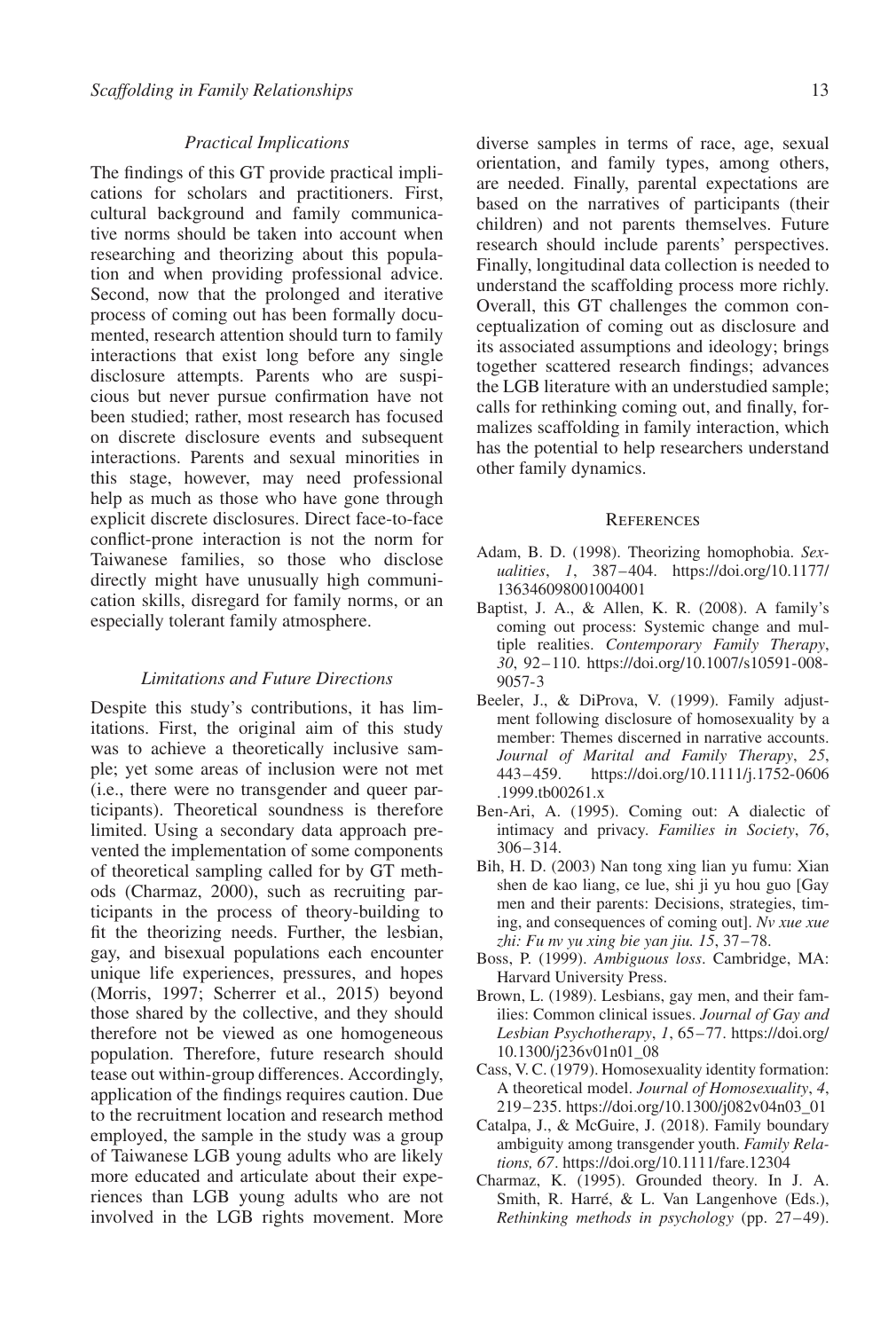London, England: Sage. [https://doi.org/10.4135/](https://doi.org/10.4135/9781446221792.n3) [9781446221792.n3](https://doi.org/10.4135/9781446221792.n3)

- Charmaz, K. (2000). *Constructing grounded theory: A practical guide through qualitative analysis*. London, England: Sage.
- Coleman, E. (1982). Developmental stages of the coming out process. *Journal of Homosexuality*, *7*(2–3), 31–43. [https://doi.org/10.1300/](https://doi.org/10.1300/j082v07n02_06) [j082v07n02\\_06](https://doi.org/10.1300/j082v07n02_06)
- Corbin, J. M., & Strauss, A. (1990). Grounded theory research: Procedures, canons, and evaluative criteria. *Qualitative Sociology*, *13*, 3–21. [https://doi](https://doi.org/10.1515/zfsoz-1990-0602) [.org/10.1515/zfsoz-1990-0602](https://doi.org/10.1515/zfsoz-1990-0602)
- Cramer, D. W., & Roach, A. J. (1988). Coming out to Mom and Dad: A study of gay males and their relationships with their parents. *Journal of Homosexuality*, *15*, 79–91. [https://doi.org/](https://doi.org/10.1300/J082v15n03_04) [10.1300/J082v15n03\\_04](https://doi.org/10.1300/J082v15n03_04)
- Creswell, J. W. (1998). *Qualitative inquiry and research design: Choosing among five traditions*. Thousand Oaks, CA: Sage.
- D'Amico, E., Julien, D., Tremblay, N., & Chartrand, E. (2015). Gay, lesbian, and bisexual youths coming out to their parents: Parental reactions and youths' outcomes. *Journal of GLBT Family Studies*, *11*, 411–437. [https://doi.org/10.1080/](https://doi.org/10.1080/1550428X.2014.981627) [1550428X.2014.981627](https://doi.org/10.1080/1550428X.2014.981627)
- Dank, B. M. (1971). Coming out in the gay world. *Psychiatry*, *34*, 180–197.
- Davies, P. (1992). The role of disclosure in coming out among gay men. In K. Plummer (Ed.), *Modern homosexualities* (pp. 75–83). London, England: Routledge.
- Denes, A., & Afifi, T. D. (2014). Coming out again: Exploring GLBQ individuals' communication with their parents after the first coming out. *Journal of GLBT Family Studies, 10,* 298–325. [https://](https://doi.org/10.1080/1550428X.2013.838150) [doi.org/10.1080/1550428X.2013.838150](https://doi.org/10.1080/1550428X.2013.838150)
- Dziengel, L. (2015). A be/coming-out model: Assessing factors of resilience and ambiguity. *Journal of Gay & Lesbian Social Services*, *27*, 302–325. <https://doi.org/10.1080/10538720.2015.1053656>
- Erni, J. N., & Spires, A. J. (2001). Glossy subjects: G&L magazine and "tonghzi" cultural visibility in Taiwan. *Sexualities*, *4*, 25–49. [https://doi.org/10](https://doi.org/10.1177/136346001004001002) [.1177/136346001004001002](https://doi.org/10.1177/136346001004001002)
- Fish, J., & Russell, S. (2018). Queering methodologies to understand queer families. *Family Relations, 67*.<https://doi.org/10.1111/fare.12297>
- Gagnon J. H., & Simon, W. (1968). The social meaning of prison homosexuality. *Federal Probation*, *32*, 28–29.
- Goldsmith, D. J. (2004). *Communicating social support*. New York, NY: Cambridge University Press.
- Goodrich, K. M. (2009). Mom and dad come out: The process of identifying as a heterosexual parent with a lesbian, gay, or bisexual child. *Journal of LGBT Issues in Counseling*, *3*, 37–61. [https://doi.org/10](https://doi.org/10.1080/15538600902754478) [.1080/15538600902754478](https://doi.org/10.1080/15538600902754478)
- Grafsky, E., Hickey, K., Ngyuen, H., & Wall, J. (2018). Youth disclosure of sexual orientation to siblings and extended family. *Family Relations,* 67. <https://doi.org/10.1111/fare.12299>
- Harry, J. (1993). Being out: A general model. *Journal of Homosexuality*, *26*, 25–39. [https://doi.org/10](https://doi.org/10.1300/J082v26n01_03) [.1300/J082v26n01\\_03](https://doi.org/10.1300/J082v26n01_03)
- Heatherington, L., & Lavner, J. A. (2008). Coming to terms with coming out: Review and recommendations for family-systems-focused research. *Journal of Family Psychology*, *22*, 329–343. [https://doi](https://doi.org/10.1037/0893-3200.22.3.329) [.org/10.1037/0893-3200.22.3.329](https://doi.org/10.1037/0893-3200.22.3.329)
- Hom, A. Y. (1994). Stories from the homefront: Perspectives of Asian-American parents with lesbian daughters and gay sons. *Amerasia Journal*, *20*(1), 19–32. [https://doi.org/10.17953/amer.20.1](https://doi.org/10.17953/amer.20.1.fw4816q23j815423) [.fw4816q23j815423](https://doi.org/10.17953/amer.20.1.fw4816q23j815423)
- Ingraham, C. (1994). The heterosexual imaginary: Feminist sociology and theories of gender. *Sociological Theory*, *12*, 203–219.
- Jhang, J. (2014, November). *On the verge of secrets: How closeted lesbians, gays, and bisexuals negotiate forced conversations with their families*. Paper presented at the Annual Conference of the National Communication Association, Chicago, IL.
- Jordan, K. M., & Deluty, R. H. (1998). Coming out for lesbian women. *Journal of Homosexuality, 35*(2), 41–63. [https://doi.org/10.1300/J082v35n02\\_03](https://doi.org/10.1300/J082v35n02_03)
- LaSala, M. C. (2000). Lesbians, gay men, and their parents: Family therapy for the coming-out crisis. *Family Process*, *39*, 67–81. [https://doi.org/10](https://doi.org/10.1111/j.1545-5300.2000.39108.x) [.1111/j.1545-5300.2000.39108.x](https://doi.org/10.1111/j.1545-5300.2000.39108.x)
- Legate, N., Ryan, R. M., & Weinstein, N. (2012). Is coming out always a "good thing"? Exploring the relations of autonomy support, outness, and wellness for lesbian, gay, and bisexual individuals. *Social Psychological and Personality Science*, *3*, 145–152. [https://doi.org/10.1177/](https://doi.org/10.1177/1948550611411929) [1948550611411929](https://doi.org/10.1177/1948550611411929)
- Manning, J. (2016). Identity, relationships, and culture: A constitutive model of coming out. In J. Manning & C. Noland (Eds.), *Contemporary studies of sexuality & communication: Theoretical and applied perspectives* (pp. 93–108). Dubuque, IA: Kendall Hunt.
- McDonald, G. J. (1982). Individual differences in the coming out process for gay men: Implications for theoretical minds. *Journal of Homosexuality*, *8*, 47–60. [https://doi.org/0.1300/j082v08n01\\_05](https://doi.org/0.1300/j082v08n01_05)
- Merighi, J., & Grimes, M. (2000). Coming out to families in a multicultural context. *Families in Society: The Journal of Contemporary Social Services*, *81*, 32–41.<https://doi.org/10.1606/1044-3894.1090>
- Meyer, I. H. (2003). Prejudice, social stress, and mental health in lesbian, gay, and bisexual populations: Conceptual issues and research evidence. *Psychological Bulletin, 129*, 674–697. [https://doi.org/10](https://doi.org/10.1037/0033-2909.129.5.674) [.1037/0033-2909.129.5.674](https://doi.org/10.1037/0033-2909.129.5.674)